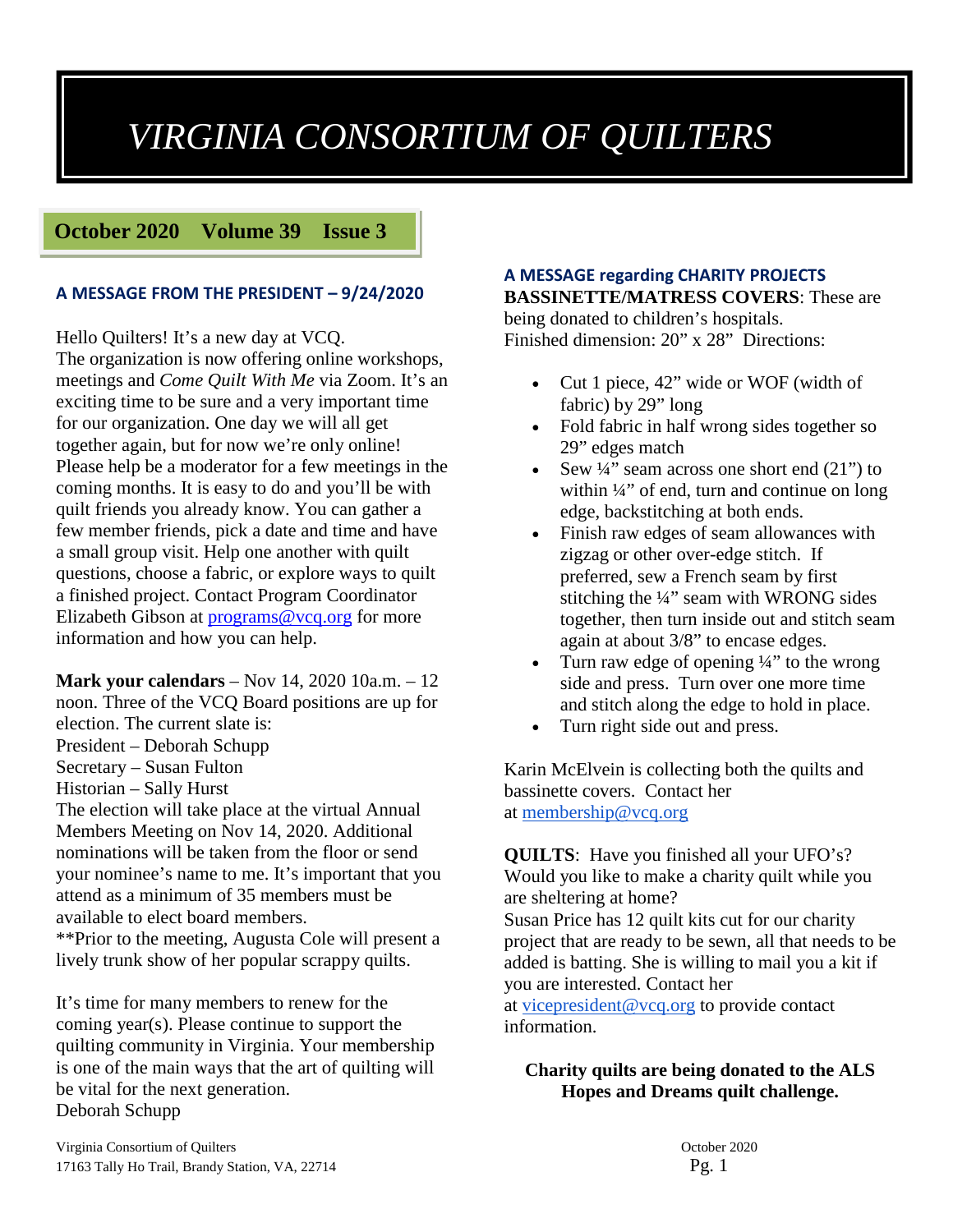

We have done it again. Hats off to VCQ. We have won the **Hopes and Dreams** challenge as a guild. I will be picking up more goodies for us this week. I still have some from last year to share. Hopefully we can all get together in 2021 and I will bring it all so everyone can help themselves. You can mail basinet covers to me and or quilts and I will deliver them to Quilters Dream Batting or the hospital. Thank you everyone, Karin McElvein

#### **A MESSAGE regarding MEMBERSHIP**

The current membership is 219 members. We have had 11 new members this year. 136 of you need to renew your membership before 12/31/2020. We now have wonderful virtual classes and Come Quilt with Me. Be sure to check out our Facebook page for updates.

Karin McElvein, Membership



#### **A MESSAGE regarding CELEBRATION 2022**

Plans are underway for Celebration 2022 at Smith Mountain Lake! For the most part, the 2020 event plans are shifting forward, however there will be a few workshop changes. Seven of the eight teachers have committed to teaching in 2022, so most of the classes will remain the same. There will be one replacement teacher and a few tweaks to some of the other offerings. Stay tuned! More details will be revealed as they become available. Meanwhile, save the dates to join us at Smith Mountain Lake on April 28 – May 1, 2022 for a fun-filled quilting retreat!

Susan Price celebration@vcq.org

#### **A MESSAGE regarding PROGRAMS**

Our October class with Joy Duke, "Oh Snow Happy Snowman" is taking registrations through October  $1<sup>st</sup>$  (Oct  $8<sup>th</sup>$  if you live in the Hampton, VA area). Please check dates and information in this newsletter to be sure your kit arrives in time. This class has a maximum of 25 students.

VCQ is sponsoring *Come Quilt with Me* monthly, every third Saturday (except December) from 9-12. Log in information for CQWM is in the "members only" section of the website. Log in information for the members only section is on the back of membership cards. *Please do not share the password or log in information.*

Augusta Cole's November lecture prior to our General Meeting is titled "Scrappy, Oh Yes, Scrappy"! It's a different lecture, but still scrappy. Please join us so we can vote for our officers. We need a quorum of at least 35 members. Elizabeth Gibson

#### **A MESSAGE from your Newsletter Editor**

Thank you VCQ! It has been my pleasure to serve as your Newsletter Editor, but it is now time for me to pass the torch, so to speak. This is my last issue. When I took up this position I was new to VCQ. It was a great way for me to learn about all VCQ is and does. If you have a heart to serve, please contact our President Deborah Schupp and let her know of your interest.



**November General Meeting will** include a Lecture from our very own Augusta Cole. The title of the lecture is "Scrappy, Oh Yes, Scrappy"! Please plan to join us, we will also be voting on several officer positions. A quorum is necessary for this meeting.

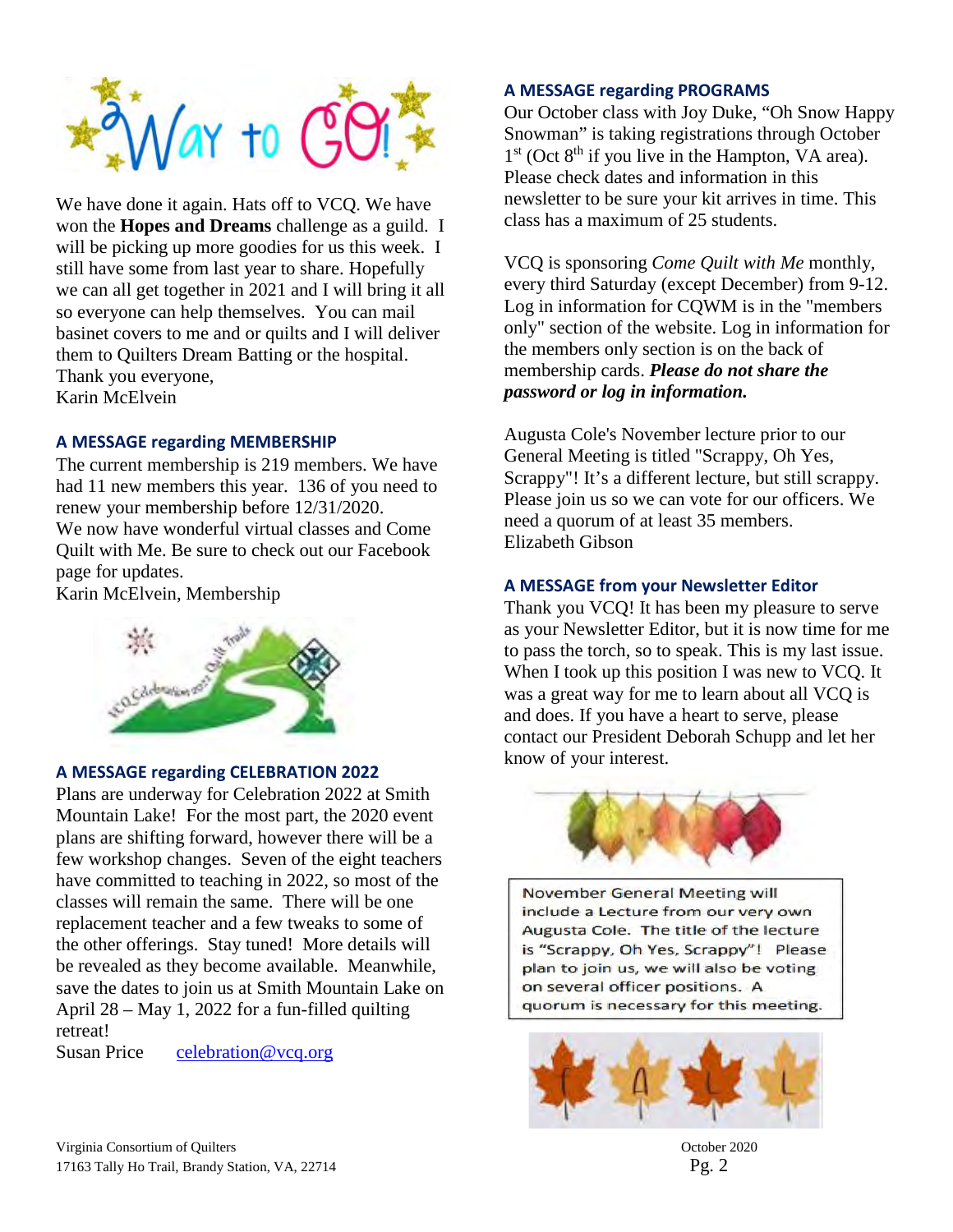| <b>VCQ OPERATING BUDGET FOR 2020</b>          |              |                              |                     |                    |
|-----------------------------------------------|--------------|------------------------------|---------------------|--------------------|
|                                               |              |                              |                     | ∙                  |
| <b>INCOME:</b>                                | 2020 BUDGET  | 2020 Actuals<br>at 8-31-2020 | Variance            | <b>Celebration</b> |
| <b>ADVERTISEMENTS-Newsletter &amp; Roster</b> | 90.00        |                              |                     |                    |
| <b>MEMBERSHIP DUES-Current Year</b>           |              |                              | (90.00)             |                    |
| MEMBERSHIP DUES-PrePaid Future Years          | 1,775.00     | 1,300.00<br>950.00           | (475.00)            |                    |
| <b>DONATIONS</b>                              | 2,700.00     | 40.00                        | (1,750.00)<br>40.00 |                    |
|                                               |              |                              |                     |                    |
| <b>QUARTERLY MEETINGS</b>                     | 7,563.00     | 55.00                        | (7,508.00)          |                    |
| VI GRAVES CELEBRATION SCHOLARSHIP             | 300.00       |                              | (300.00)            | 50.00              |
| <b>DOCUMENTATION - BOOK ROYALTIES</b>         | 15.00        | 1.30                         | (13.70)             |                    |
| <b>INTEREST INCOME</b>                        | 7.00         | 5.41                         | (1.59)              |                    |
| <b>MISCELLANEOUS</b>                          |              |                              |                     | 1,331.00           |
| <b>TOTAL INCOME:</b>                          | 12,450.00    | 2,351.71                     | (10,098.29)         | 1,381.00           |
|                                               |              |                              |                     |                    |
| <b>EXPENSES:</b>                              |              |                              |                     |                    |
|                                               |              |                              |                     |                    |
| <b>BOARD</b>                                  | 2,500.00     | 257.60                       | (2, 242.40)         |                    |
| <b>DOCUMENTATION</b>                          |              |                              |                     |                    |
| <b>MEMBERSHIP</b>                             | 500.00       |                              | (500.00)            |                    |
| DUES/FEES-State Corp. Comm.; AQSG             | 145.00       | 25.00                        | (120.00)            |                    |
| DONATIONS-VQM; Piedmont of the Arts           | 800.00       |                              | (800.00)            |                    |
| <b>BANK FEES</b>                              |              | 24.00                        | 24.00               |                    |
| <b>INSURANCE</b>                              | 1,645.00     | 1,651.00                     | 6.00                |                    |
| <b>NEWSLETTER</b>                             |              |                              |                     |                    |
| <b>PUBLICITY</b>                              | 450.00       | 493.53                       | 43.53               |                    |
| <b>TECHNOLOGY-Software</b>                    | 268.00       | 128.00                       | (140.00)            |                    |
| <b>QUARTERLY MEETINGS</b>                     | 6,825.00     | 852.50                       | (5,972.50)          | 5,086.64           |
| <b>COMMUNITY SERVICE PROJECT</b>              | 150.00       |                              | (150.00)            |                    |
| VI GRAVES CELEBRATION SCHOLARSHIP             |              |                              |                     |                    |
| <b>MISCELLANEOUS - OTHER</b>                  | 200.00       | 608.30                       | 408.30              |                    |
| <b>PROPERTIES</b>                             | 300.00       |                              | (300.00)            |                    |
| <b>SPECIAL EVENTS</b>                         |              |                              |                     |                    |
| <b>TOTAL EXPENSES:</b>                        | 13,783.00    | 4,039.93                     | (9,743.07)          | 5,086.64           |
| Net                                           | $-$1,333.00$ | $-$1,688.22$                 | $-5355.22$          | $-53,705.64$       |

**Bank Balance** 

| Checking            | 2,936.66  |
|---------------------|-----------|
| <b>Money Market</b> | 22,524.21 |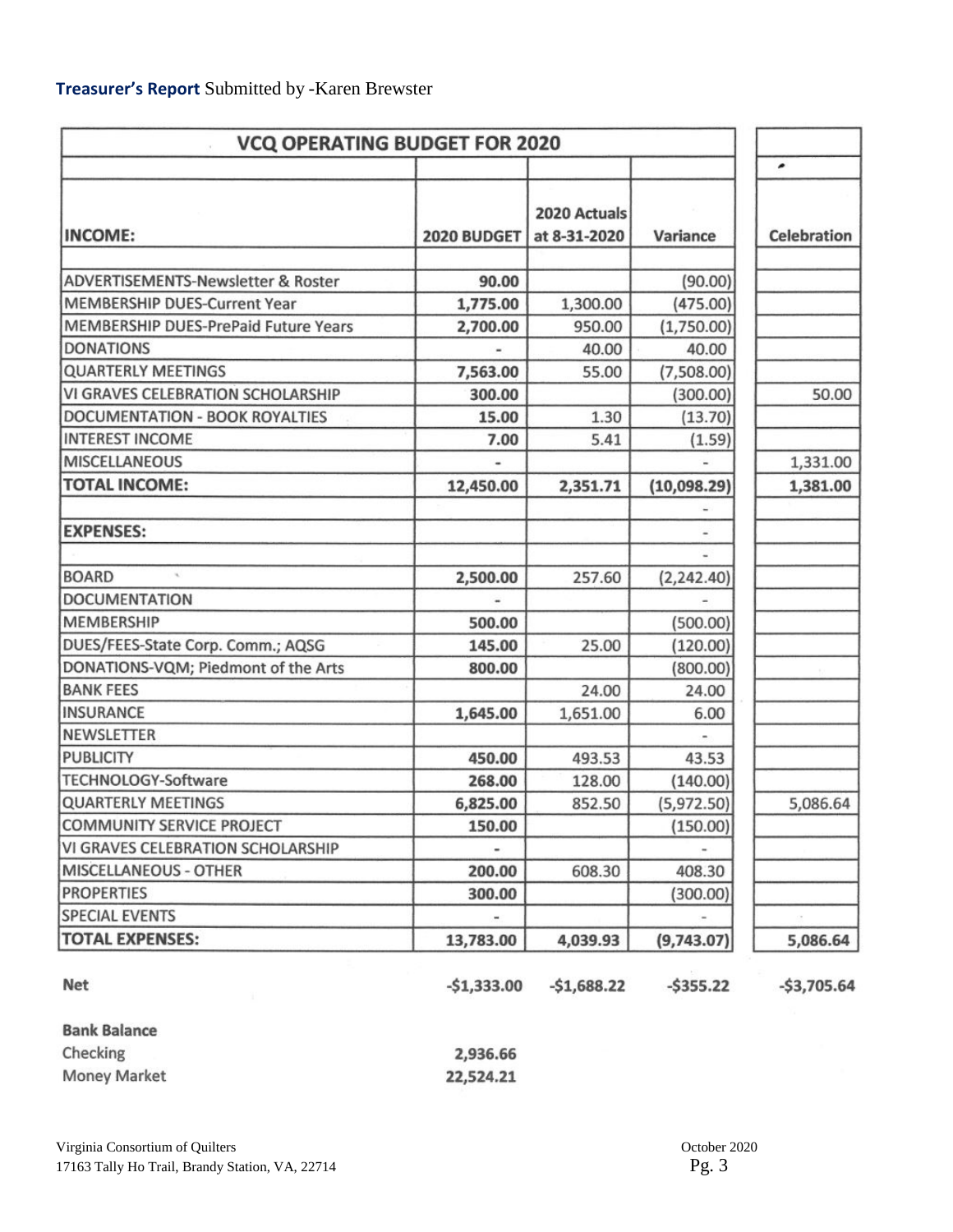## *MEET YOUR BOARD OF DIRECTORS*

**VCQ Board & Area Reps 2020**

| <b>Position</b>             | <b>Name</b>           | Phone        | E-mail                |
|-----------------------------|-----------------------|--------------|-----------------------|
| President                   | Deborah Schupp        | 540-604-0988 | president@vcq.org     |
| VP                          | <b>Sue Price</b>      | 703-569-7421 | vicepresident@vcq.org |
| <b>Secretary</b>            | Susan Fulton          | 804-633-5962 | secretary@vcq.org     |
| <b>Treasurer</b>            | Karen Brewster        | 703-732-6283 | treasurer@vcq.org     |
| <b>Membership</b>           | Karin McElvein        | 757-572-1569 | membership@vcq.org    |
| <b>Historian</b>            | Sally Hurst           | 434-248-6212 | historian@vcq.org     |
| <b>Programs</b>             | Elizabeth Gibson      | 703-362-8606 | programs@vcq.org      |
|                             | Debi Harding          | 757-615-7758 | programs@vcq.org      |
| <b>Facilities</b>           | <b>VACANT</b>         |              |                       |
| <b>Newsletter</b>           | Sue Hickman           | 540-327-0135 | newsletter@vcq.org    |
| <b>Web Mistress</b>         | Mary Grogan           | 202-262-0142 | maryg@infovisions.org |
| <b>Publicity</b>            | Ann Tinsman           | 540-894-5543 | publicity@vcq.org     |
| <b>Celebration Co-Chair</b> | Deborah Schupp        | 540-604-0988 | celebration@vcq.org   |
|                             | and Sue Price         | 703-569-7421 |                       |
| <b>Community Service</b>    | Karin McElvein        | 757-572-1569 | Karinlisa7@gmail.com  |
| <b>Documentation</b>        | <b>VACANT</b>         |              |                       |
| Area Reps                   |                       |              |                       |
| <b>Northern VA</b>          | Kathy McCrea          | 703-425-1829 | kathy.mccrea@cox.net  |
| <b>Shenandoah Valley</b>    | <b>Elaine Breiner</b> | 937-239-4891 | esbreiner51@yahoo.com |
| Southern Shenandoah         | <b>VACANT</b>         |              |                       |
| <b>Culpeper-Lynchburg</b>   | Phyllis Keesee        | 804-690-4843 | jophee@aol.com        |
| <b>Richmond</b>             | <b>VACANT</b>         |              |                       |
| Fredericksburg              | Ann Tinsman           | 540-894-5543 | atinsman@hotmail.com  |
| <b>Southwest</b>            | Sue Whitney           | 540-297-7267 | whit2inva@gmail.com   |
| Peninsula                   | <b>Bonnie Timm</b>    | 757-483-4909 | leabo@charter.net     |
| <b>Tidewater</b>            | Debi Harding          | 757-615-7758 | programs@vcq.org      |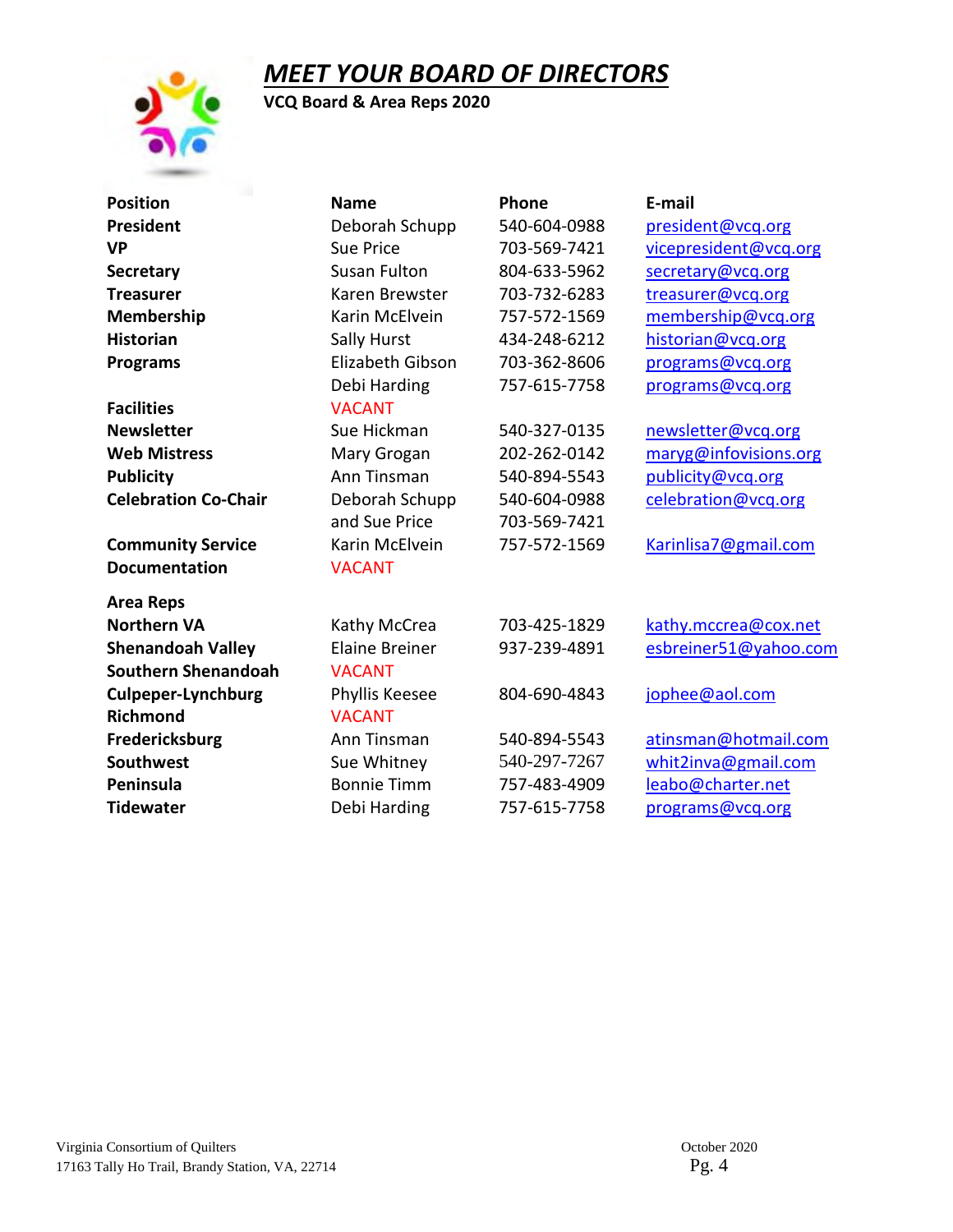**VCQ Online Workshop**

# **Oh Snow Happy Snowman Wall Quilt**

taught by Joy Duke

Offered by VCQ on Zoom to VCQ members; membership forms can be found at<http://www.vcq.org/documents/Membership.pdf>

**October 10, 2020 9 AM start time** Class will go until approximately 2 PM with a break for lunch. Class Fee: \$40 plus partial kit fee.

Kit Fee paid directly to teacher: \$15 includes shipping. Please register at [http://www.vcq.org/member/register\\_class.php](http://www.vcq.org/member/register_class.php) by October 1, 2020 (Oct 8 if you live in the Hampton, VA area), so kit arrives before class date.



No need to fear yo-yos anymore and no templates needed! We will diagnose problems that you have encountered in the past and get you to be a yo-yo king or queen by the end of the class. Additionally, you will learn traditional applique to attach the yo-yos to the background fabric, working with bamboo felt for the snowman's arms, buttons, hat, eyes and nose, and using Perle cotton to do buttonhole, stem stitch, and French knots. This is a piece that anyone can successfully make for this winter season.

This class will be conducted virtually using Zoom. Class will start at 9 AM and work until noon. We can then take a break, have some lunch, and come back to finish up (or nearly finish) the project. After the break you may have more questions. We can even have a Show and Tell of your projects. It should be as fun as a VCQ meeting but without the hugs and group lunch.

If students wish, they can join a private Facebook group to continue interacting with Joy and other students. After class you can continue to ask questions and post photos of your partial and completed projects for Joy and other class members to view. Joining this group would be optional and is offered at no additional cost.

Supplies students supply (outside of kit): Navy Background, Border, Backing and Sleeve-3/4 Yard White Shimmering Fabric for Yo-Yos and Border-3/4 yard Reynolds Plastic Coated Freezer Paper-1 yard 13" X 17 " Thin Cotton Batting (I use Warm and Natural) Pointed-tip scissors-my favorite is Fiskars Micro-Tip Scissors No. 5, Fine Mechanical Pencil, Millner Needles of your choice and Quilting Thread.

Kit contains: Black Pearl Bamboo or Wool Felt for Hat, Buttons, and Eyes; 4 " Square Sangria Bamboo or Wool Felt for Hat Band; Chenille Size 24 Needles; 3" x 1 " Coconut Shell Bamboo or Wool Felt for Arms; 3" x 2" Valdani 100% COLORFAST Hand-Dyed Threads in size 12 Perle Cotton (#1 Black, #3 White, and variegated colors 0075 Red, 0217 Brown, and 0244 Orange were used for this model.)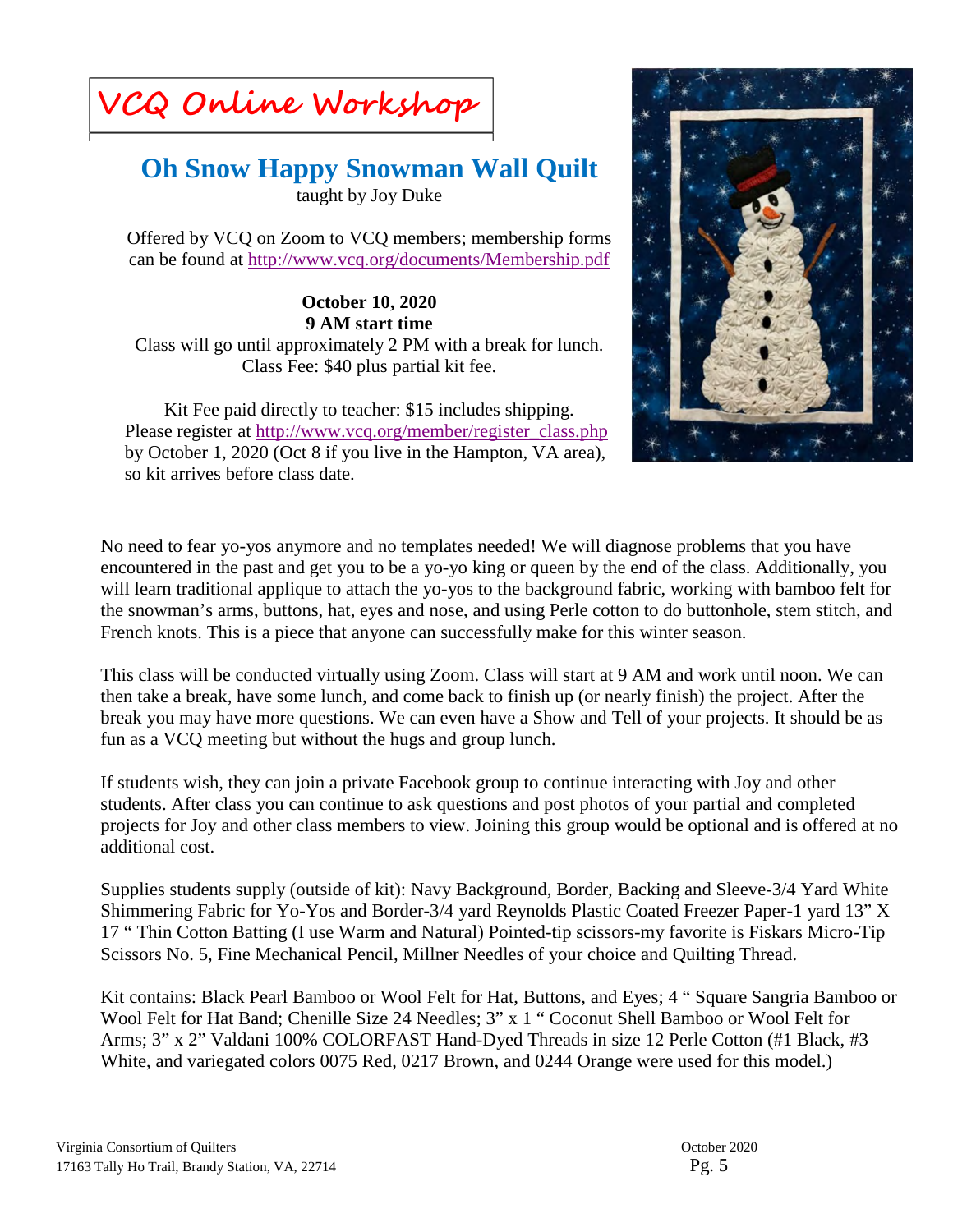# **Art of the Quilt**

12th Biennial Invitational Quilt Exhibition

Piedmont Arts Center

Oct 24, 2020 – Jan 9, 2021

If you love to see innovation in quilting both traditional and contemporary, you must get to this exhibit. Six VCQ members will have quilts on display. VCQ is a sponsor of this event. Co-curated by award-winning quilter Linda Fiedler and VCQ member Betty Blessin, this year's show is themed "Anything Goes" bringing visitors from across the country.

215 Starling Ave., Martinsville, VA

276-632-3221





 **ALS Charity Block – Sawtooth Star Blocks** 

The Hopes & Dreams for ALS research sponsored by Quilters Dream Batting continues. VCQ members turn in blocks to be made into a colorful top. This top is donated and money raised goes to ALS research.

Please make 8" finished Sawtooth Star blocks in white and a tone-on-tone color or solid color to be made into a donation quilt for ALS.

Keep the colors bright so this will be a happy quilt to help the recipient smile.

When you have made a couple, please send to:

Deborah Schupp, 17163 Tally Ho Trail, Brandy Station, VA 22714

Make the center and the star points in one color. Make the background in white. OR

Make the center and the star points in white and the background in the one color.

Cut  $1 - 4\frac{1}{2}$  square for center of the star

- $8 2\frac{1}{2}$ " squares for star points
- $4 2 \frac{1}{2}$ " x 4 ½" rectangles for background
- $4 2\frac{1}{2}$ " squares for background

To make the block, use the stitch and flip method to create four flying geese units. You can find instructions for this method on the internet and in numerous quilt books.

Arrange the 2 ½" background blocks in the corners and the 4 ½" center block in the star fabric. Sew the units into rows and the rows into the star block.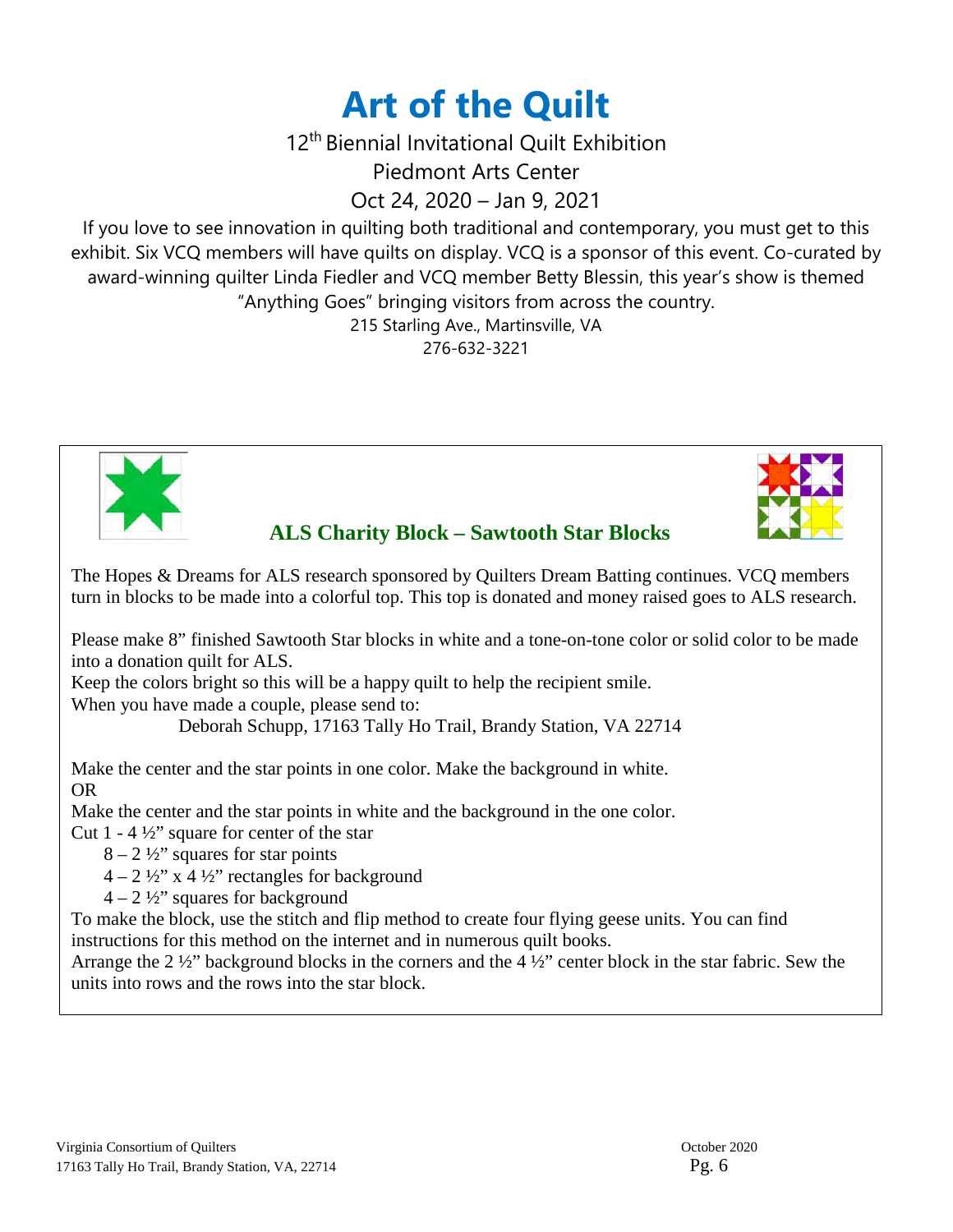VCQ hopes to again soon schedule meetings all over the state. If your guild would like to sponsor a meeting contact one of the Board members. If you know of a quilting teacher we would be interested in, please contact Elizabeth Gibson, Programs Chair/Teachers at programs@vcq.org or 703-481-6879



| <b>Advertising</b><br>For Newsletter per Issue &<br><b>Roster</b> |            |
|-------------------------------------------------------------------|------------|
|                                                                   | Newsletter |
| Business Card-2"x3.5"                                             | \$10.00    |
| 1/4 Page-5.25"x4"                                                 | 15.00      |
| 1/2 Page-5.25"x 8"                                                | 30.00      |
| Full Page-8" x 10.5"                                              | 50.00      |
| Classified Ad (50 word max-                                       |            |
| Newsletter only)                                                  |            |

Send ads to newsletter@vcq.org and check made out to VCQ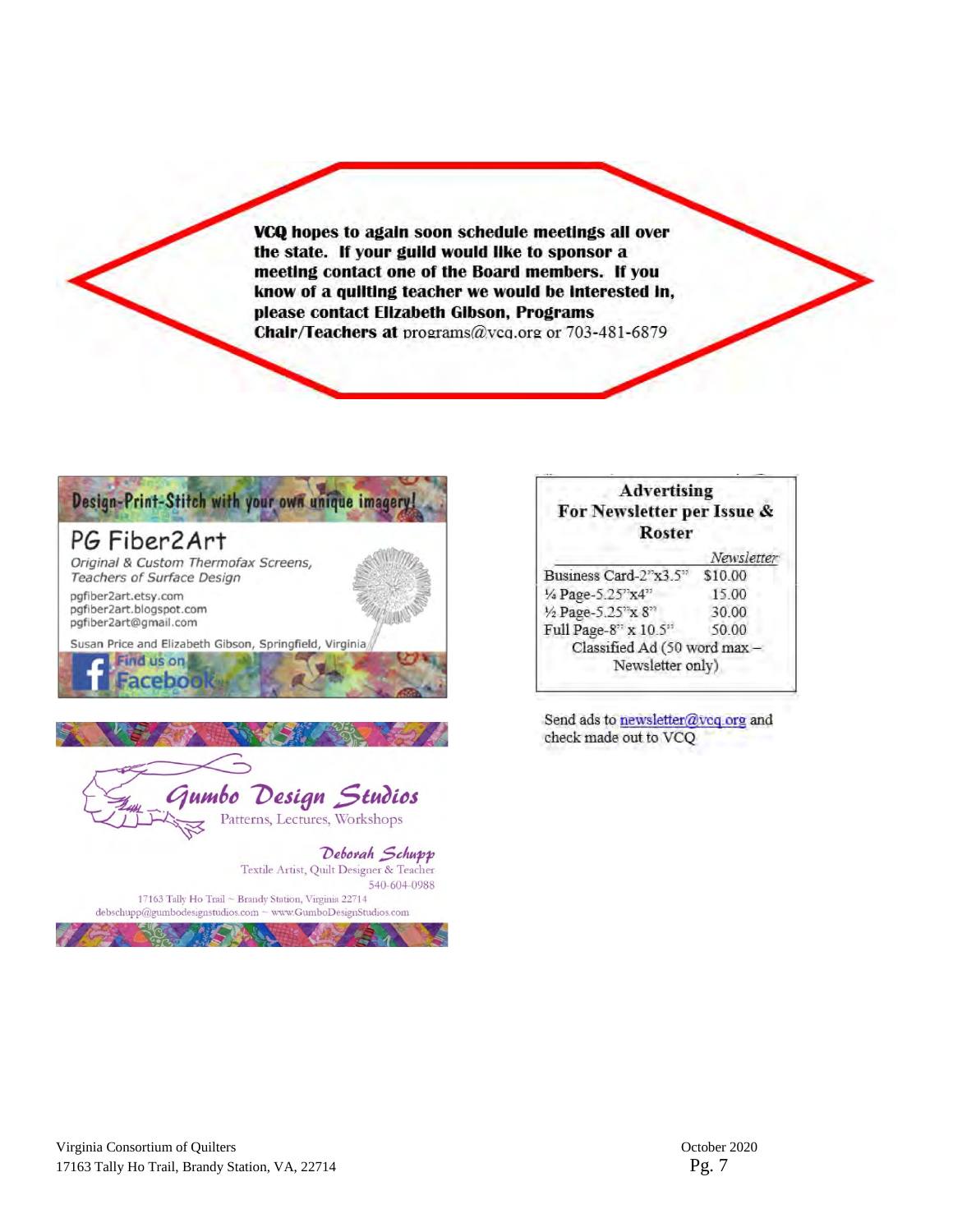

The 2020 AQSG Seminar which was to be hosted by the Virginia Quilt Museum in Harrisonburg, VA was the Virginia Quilt Museum in Harrisonburg, VA was

postponed until 2021. If you were planning to attend you will have the opportunity next year. The museum will again be looking for helpers and sponsors.

AQSG also produces an online quarterly publication for members called Blanket Statements. You can access the Summer 2020 issue at [https://americanquiltstudygroup.org/docs/ForMembers/BStatements144.pdf.](https://americanquiltstudygroup.org/docs/ForMembers/BStatements144.pdf)



Imerican Quilt STUDY GROUP Leading the way in quilt scholarship

Home Membership Donate Research Publications Seminar Quilt Study Grants & Fellowship About



### **Save the Date**

Seminar 2020 Postponed, moved to 2021

Seminar 2021 August 18-22, 2021: Harrisonburg, Virginia

Seminar 2022 September 28 - October 3, 2022: San Diego, California

### What is Seminar?

AQSG's feature event is our annual Seminar. Held in a new location every year, Seminar brings quilt enthusiasts and scholars together for a weekend engaged in quilt study. In addition to the presentation of research papers chosen for publication in Uncoverings and a renowned keynote speaker, Seminar offers pre-conference tours, study centers, panel paper presentations, and a poster session, all directed toward the interests of quilt lovers. Other events include a book signing featuring famous authors of quilt history; a live and silent auction of quilt treasures; show-and-tell of remarkable quilts, textiles and related items; an on-site quilt exhibition; and the sale of vintage quilts and textiles from member dealers all over the country.

Seminar presents the opportunity to view quilts from new perspectives, discuss aspects of women's and cultural history, learn the latest in documentation and research, as well as the chance to mingle with authors, quilters, teachers. and quilt community leaders. AQSG's Seminar guarantees a unique learning experience for everyone with a connection to quilts.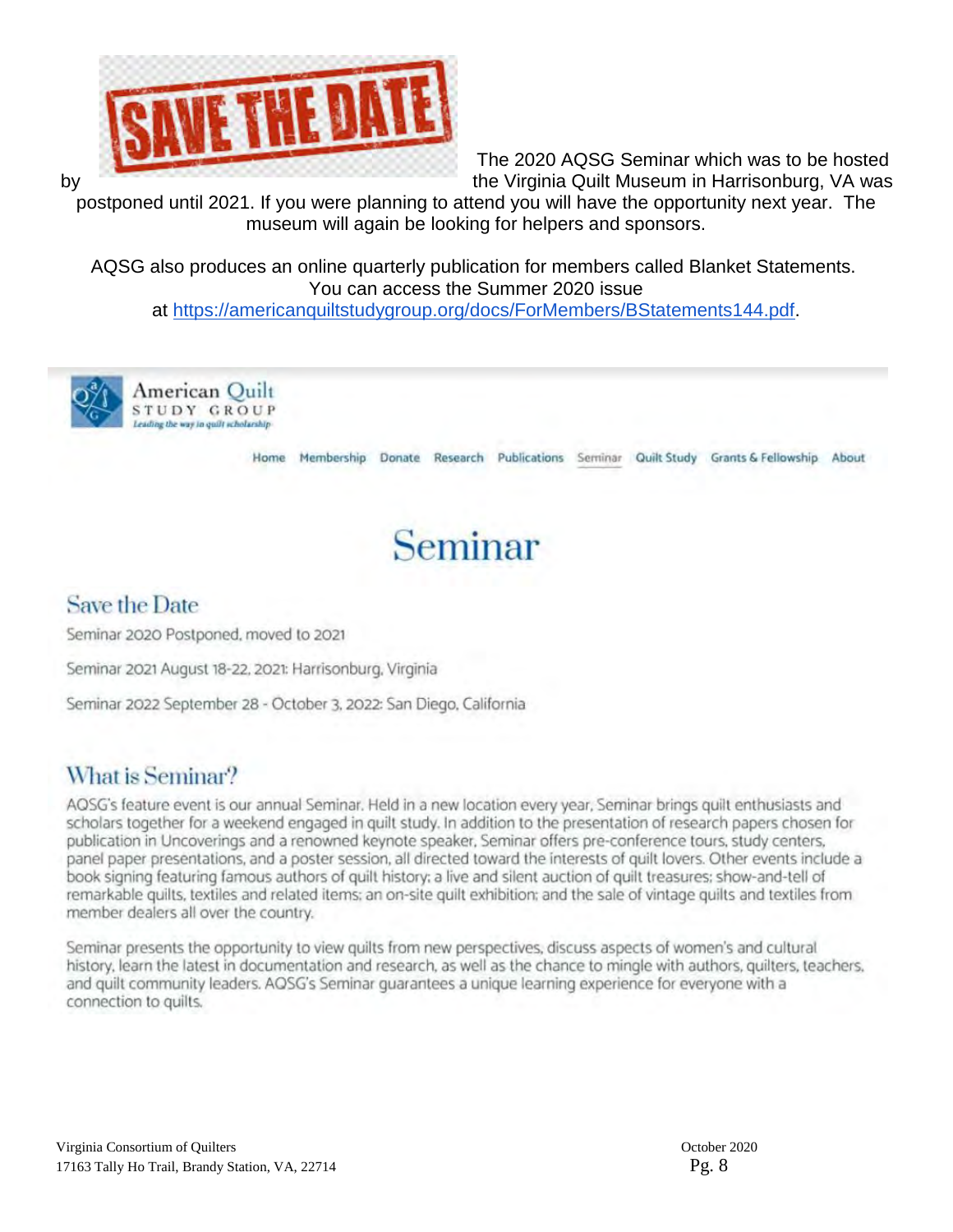

**Bowl Cozy Workshop** 



**Saturday, October 10, 2020 1:00 PM - 3:00 PM**

> **Learn how to make quick and easy bowl cozies with Sandy Maxfield! Bowl cozies protect fingers and furniture from microwaved bowls of food. These fabric bowls can also be used as stand-alone baskets to hold anything. Practical and cute! They make wonderful homemade gifts. During this class you will create two bowls using your own fabrics. You will also learn about options for various sizes and styles.**

### **Scandinavian Stars Workshop**



**Friday, November 13, 2020 1:00 PM - 3:00 PM**

> **Learn how to make no-sew Scandinavian fabric stars with Sandy Maxfield! These ornaments are easy to learn and addictive to make! Hang them on the Christmas tree, string them into garlands, or attach to gifts. They also make perfect little gifts full of holiday spirit. During this live class you will create two stars using your own fabrics. You will get detailed instructions to make several different sizes.**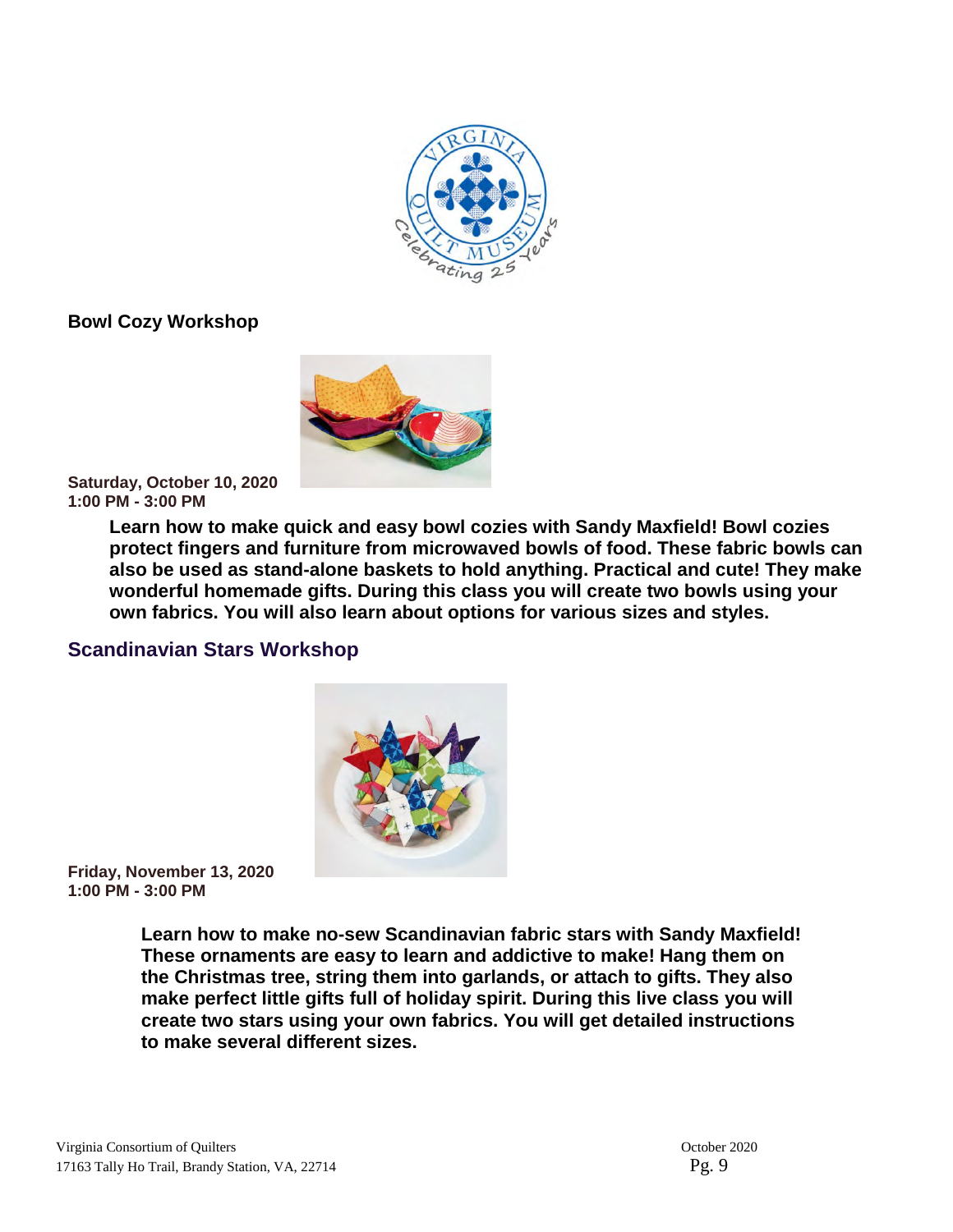# **VCQ VOLUNTEERS NEEDED**

Part of being a member of a non-profit is taking a turn volunteering to lead and/or assist in a function of that organization. **VCQ needs YOU!** VCQ depends on volunteer members to handle the organization's business and create memorable events for all of us. It takes a team to get this done.

Step forward to help your organization. VCQ has been blessed to have a core group of volunteers that now need to rotate off the board and committees where they have served for many years. Please contact VCQ President, Deb Schupp, to talk about positions that need to be filled. (Newsletter, Documentation, Area Rep for Southern Shenandoah Valley, Area Rep for Richmond, Celebration 2022 event). All of these positions can be shared between two people. So grab a quilt friend and join the VCQ Board.

When we can meet in person again, board members attend a meeting the Friday night before the Saturday mini retreat (three per year). In addition the board holds an annual retreat at the President's home in Brandy Station, VA. the second weekend in January of each year. Until then everything will be via Zoom.

If you enjoy the mini retreats to take workshops or quilt with your friends, it's time you help coordinate some part of the event. It's not hard or complicated and there are others to help you.



**Please check your email blast to make sure this is not your last newsletter. Before your membership expires, don't forget to send in your renewal. Below you will find the VCQ Application. You can also find it on the VCQ website. Also, don't forget to check for announcements and future updates on our VCQ website. [www.vcq.org](http://www.vcq.org/)**

j